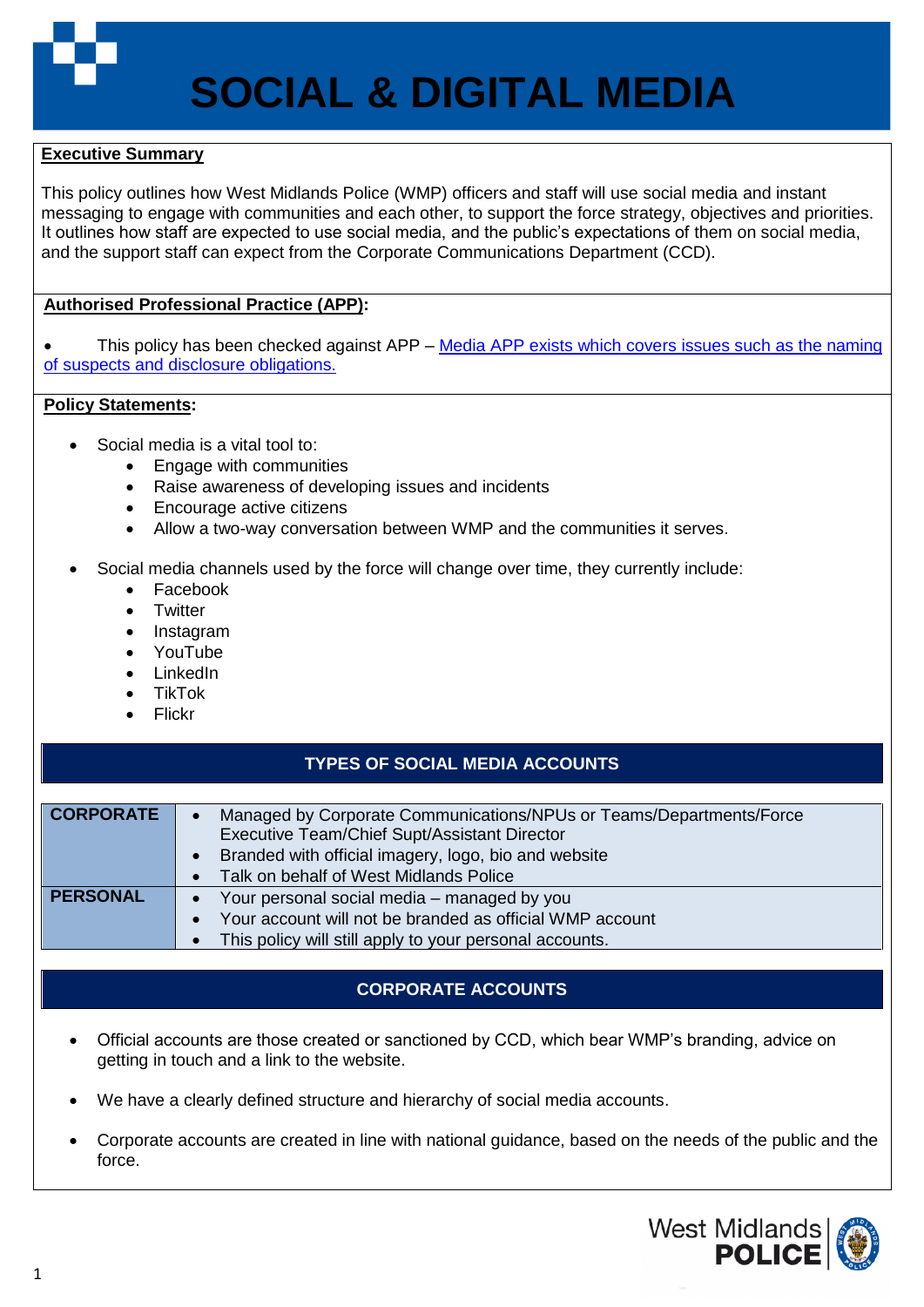

- Applications for an account and to tweet on behalf of WMP will be limited to:
	- Corporate Communications Department
	- Force Executive Team (FET)
	- Chief Superintendents
	- Assistant Directors
- Content on official accounts must support our vision, values, objectives, and priorities. CCD will set out what these are.
- Where practical, content and accounts must follow branding rules. See WMP [Branding Site for further](https://identity.west-midlands.police.uk/)  [information.](https://identity.west-midlands.police.uk/)
- Anyone using social media in a professional capacity must do so:
	- with a clear policing purpose,
	- in line with our priorities and strategic objectives
	- in line with legislation covering criminal investigations, privacy, copyright and defamation.
- All posts must be accurate, up to date and relevant, with a regular flow of new content to keep users interested and engaged.
- Posts must never undermine operational, investigative, or criminal justice processes (e.g. be in contempt of court).
- You can publish about operational information (name, date, location) of an incident.
- Outdated content, such as an appeal which has served its purpose, must be removed as soon as possible.
- Monthly reviews must be conducted to remove content that is outdated or subject to ongoing legal proceedings.
- We reserve the right to monitor or record all communication on official social media accounts.
- Records of activity may be used by the organisation for quality assurance, conduct, discipline, performance, capability and/or criminal investigations.

# **PERSONAL ACCOUNTS**

- If you choose to use social media in a personal capacity you must consider the organisational reputation and maintain the highest standards of behaviour both on and off duty. These include the [Code of Ethics](https://www.college.police.uk/ethics/code-of-ethics) and the [Standards of Professional Behaviour.](https://governance.sp.wmpad.local/Lists/Policies/DispForm.aspx?ID=54)
- You must consider your own safety and potential vulnerabilities if posting about your role and/or association to WMP.
- You must still adhere to the Code of Ethics and Standards of Professional Behaviour at all times.
- Anything posted in a personal capacity which is assessed as breaching the Code of Ethics and the Standards of Professional Behaviour can be used in disciplinary proceedings if brought to the attention of the organisation.

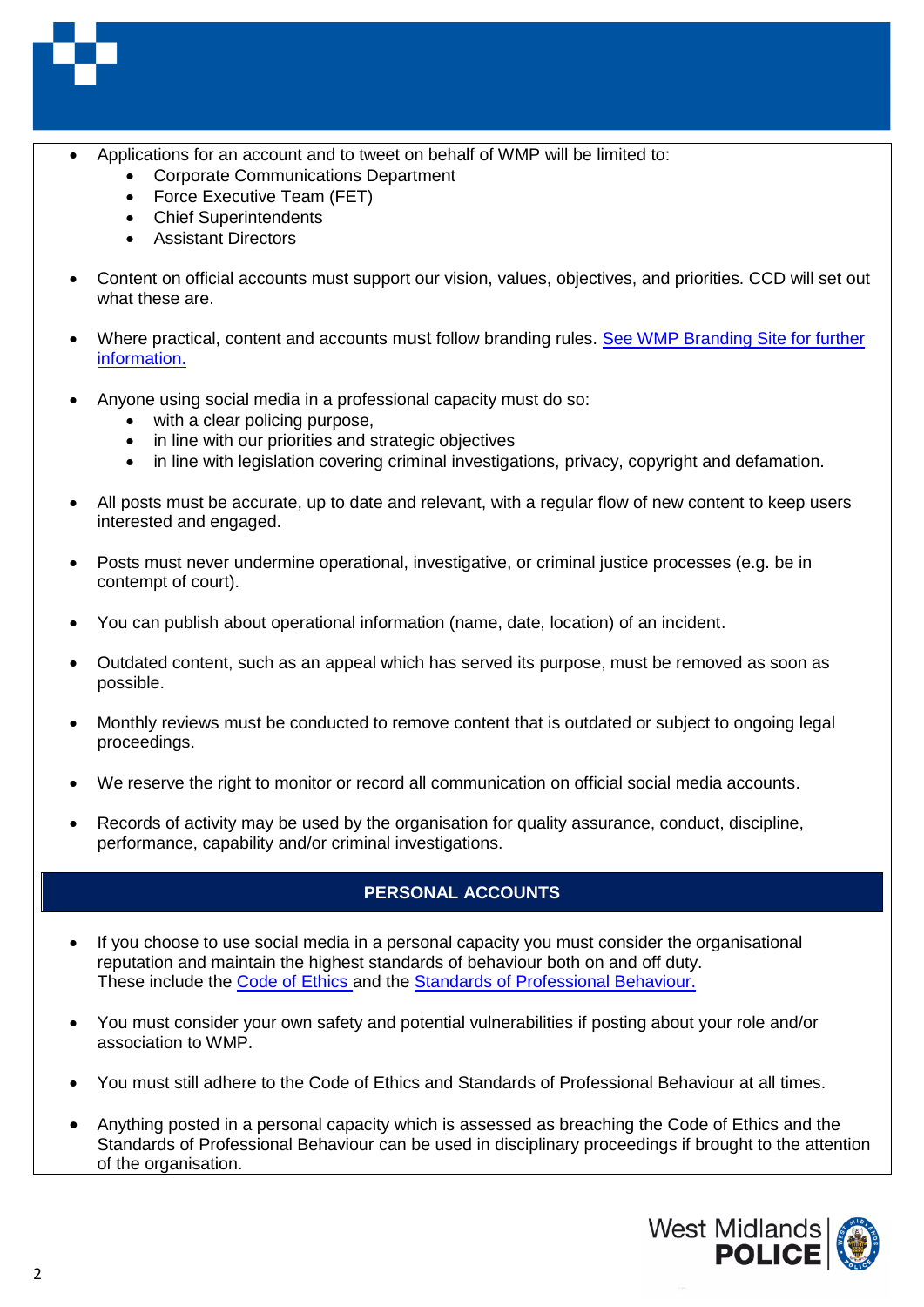

- Users can post updates and insights about their roles but must take care never to undermine operational, investigative, or criminal justice processes (e.g. be in contempt of court) with their updates.
- Personal account users must be aware that their content could be picked up by members of the public and media.
- You must alert CCD in the event of media interest and be prepared to speak to CCD in the event of media interest coming into the press office.
- Any users of personal accounts must be aware that they may be seen by members of the public as representatives of the force and so the expected standards of behaviour must be upheld.
- As you may be linked to WMP through your personal account, you must not be seen to post anything that could be deemed to be a political affiliation or in support of anything that could be perceived to be political.

| <b>YOU CAN</b>                                                                                                                                                                                                                                                                                                                                                                             | YOU MUST NOT                                                                                                                                                                                                                                                                                                                                                              |  |
|--------------------------------------------------------------------------------------------------------------------------------------------------------------------------------------------------------------------------------------------------------------------------------------------------------------------------------------------------------------------------------------------|---------------------------------------------------------------------------------------------------------------------------------------------------------------------------------------------------------------------------------------------------------------------------------------------------------------------------------------------------------------------------|--|
| $\checkmark$ You can post about your day at work<br>Talk in a professional capacity about your job,<br>life in the police, insights<br>$\checkmark$ Talk about your feelings/pride in the job<br>Talk about your personal life - it's your<br>personal account<br>$\checkmark$ Share content from corporate accounts<br>Signpost people to corporate accounts or<br>formal contact methods | Speak on behalf of WMP - You are not an<br>official spokesperson for WMP<br>Have WMP branding (no logo, bio, website)<br>Post about specific jobs which identify location,<br>people, policing tactics or is operationally<br>sensitive.<br>Monitor performance<br>Gather reports/manage intel<br>Anything which brings WMP into disrepute or<br>breaches Code of Ethics. |  |
| <b>EXAMPLES</b>                                                                                                                                                                                                                                                                                                                                                                            | <b>EXAMPLES</b>                                                                                                                                                                                                                                                                                                                                                           |  |
| • "Had a great day at work, arrested two people,                                                                                                                                                                                                                                                                                                                                           | • "Arrested 2 people, 1 male, 1 female in custody                                                                                                                                                                                                                                                                                                                         |  |
| great work team"                                                                                                                                                                                                                                                                                                                                                                           | on Smith Lane, Coventry".                                                                                                                                                                                                                                                                                                                                                 |  |
| • "Really proud of the hard work me and my team                                                                                                                                                                                                                                                                                                                                            | "Really proud of the hard work me and my team                                                                                                                                                                                                                                                                                                                             |  |
| did on this job [shares news story from                                                                                                                                                                                                                                                                                                                                                    | did on this job [shares details of tactics, shares                                                                                                                                                                                                                                                                                                                        |  |
| corporate account]"                                                                                                                                                                                                                                                                                                                                                                        | story themselves]."                                                                                                                                                                                                                                                                                                                                                       |  |
| • If anyone has any information, contact                                                                                                                                                                                                                                                                                                                                                   | "If anyone has any information get in touch with                                                                                                                                                                                                                                                                                                                          |  |
| @WMPolice / West Midlands Police'                                                                                                                                                                                                                                                                                                                                                          | me and my team"                                                                                                                                                                                                                                                                                                                                                           |  |
| • "I'm really sorry that's happened to you, please                                                                                                                                                                                                                                                                                                                                         | • "I'm really sorry you're unhappy with the service.                                                                                                                                                                                                                                                                                                                      |  |
| get in touch with WMP to discuss" (you could                                                                                                                                                                                                                                                                                                                                               | We're really stretched / Please get in touch                                                                                                                                                                                                                                                                                                                              |  |
| tag relevant account).                                                                                                                                                                                                                                                                                                                                                                     | directly"                                                                                                                                                                                                                                                                                                                                                                 |  |

### **INSTANT/DIRECT MESSAGING**

- Instant messaging apps when used on personal devices, must not be used to communicate sensitive police information or operational policing matters under any circumstances. (Including but not limited to WhatsApp, Facebook Messenger, Instagram, Twitter and Snapchat)
- This may constitute a breach of the standards of professional behaviour/ Code of Ethics/Data protection Act.

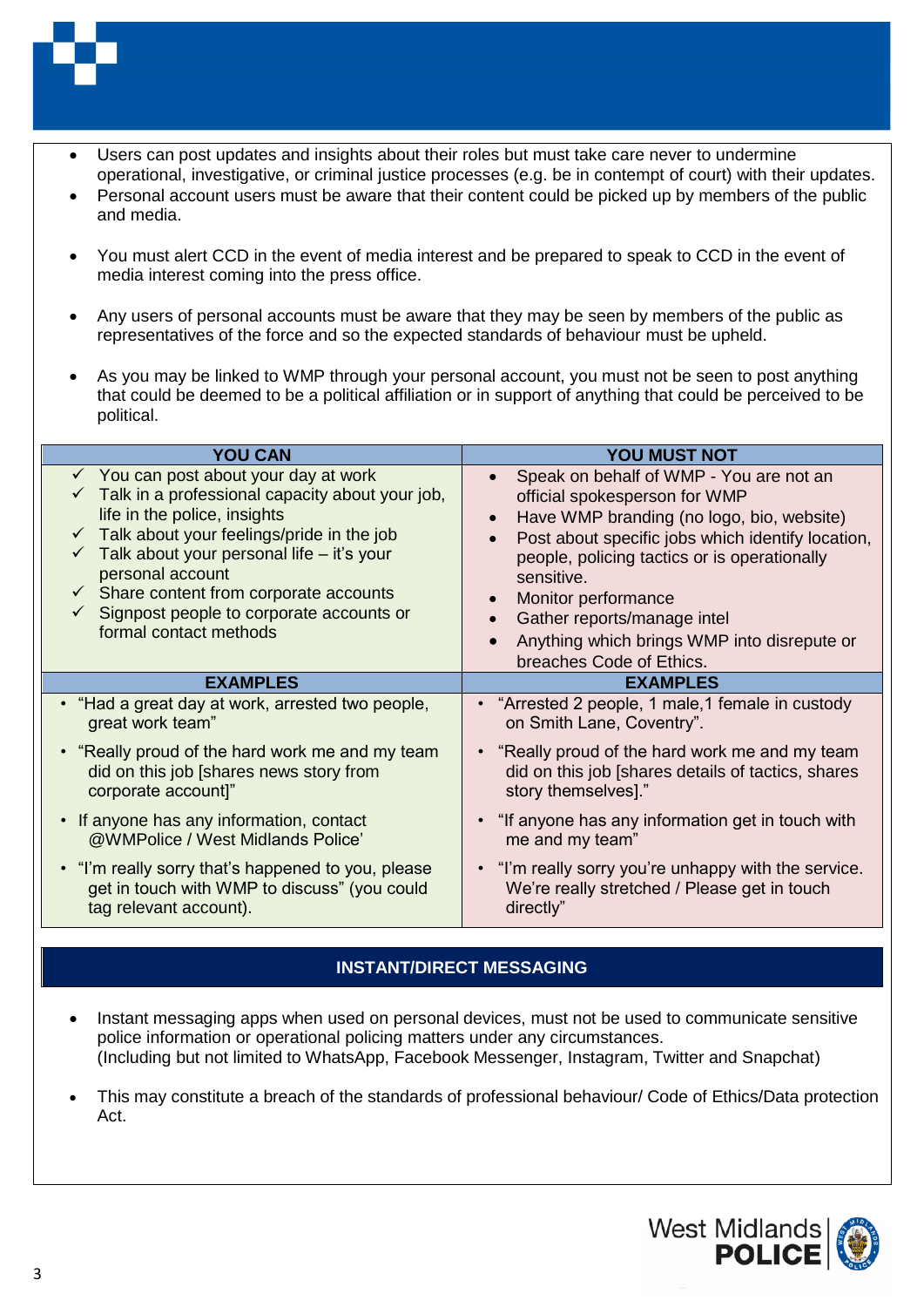

- Sensitive police information includes but is not limited to:
	- details of ongoing investigations
	- personal details of offenders/suspects/witnesses
	- evidential material
- Instant messaging apps may occasionally be used for informal discussions between colleagues, including arranging shifts or overtime at short notice.
- Where possible other authorised force platforms and channels must be used. Microsoft Teams, which is being made available on all force devices, is a suitable alternative and allows for secure communication of material up to and including OFFICIAL SENSITIVE classification.
- Information shared in Teams is subject to disclosure under [Freedom of Information](https://governance.sp.wmpad.local/Lists/Policies/DispForm.aspx?ID=16) and other legislation.
- During the annual integrity health checks which take place with your line managers you will be required to disclose membership of any Whatsapp groups used for a policing purpose as detailed above. This information will be recorded on force systems.
- Direct messaging must never be used to contact/engage with members of the public from personal devices.
- Any attempt to contact a victim of crime, for a non-policing purpose:
	- will be considered as an abuse of position
	- may amount to a criminal offence
	- will be subject of investigation by the Professional Standards Department.
- If you receive a direct message from a member of the public requesting information or advice, you must:
	- signpost them to a formal and auditable method of contact such as 999 for emergencies, Live Chat, 101, or e-mail
	- request them not to send any further information via direct messaging.
	- inform supervision that the contact has taken place
- Discriminatory or offensive content or content which breaches force policy e.g. Sexual Harassment Policy in private instant messaging conversations can leave you liable to face disciplinary proceedings.
- You must be aware of the [Dignity at Work policy](https://governance.sp.wmpad.local/Lists/Policies/DispForm.aspx?ID=144) and the expectations we have of your conduct when using private messaging tools.

# **INFORMATION SECURITY**

- You must be aware of and adhere to Information Security Policies including:
	- [Information Security inc. all procedural guidance](https://governance.sp.wmpad.local/Lists/Policies/DispForm.aspx?ID=48)
	- **[Data Protection](https://www.app.college.police.uk/app-content/information-management/data-protection/)**
	- [Information Risk Management](https://governance.sp.wmpad.local/Lists/Policies/DispForm.aspx?ID=62) inc. all procedural guidance
- Information placed on social media can be viewed by anyone including those who may wish to do harm to you, your family, friends or colleagues.
- The responsibility rests with users that whatever is disclosed does not put anyone at risk.

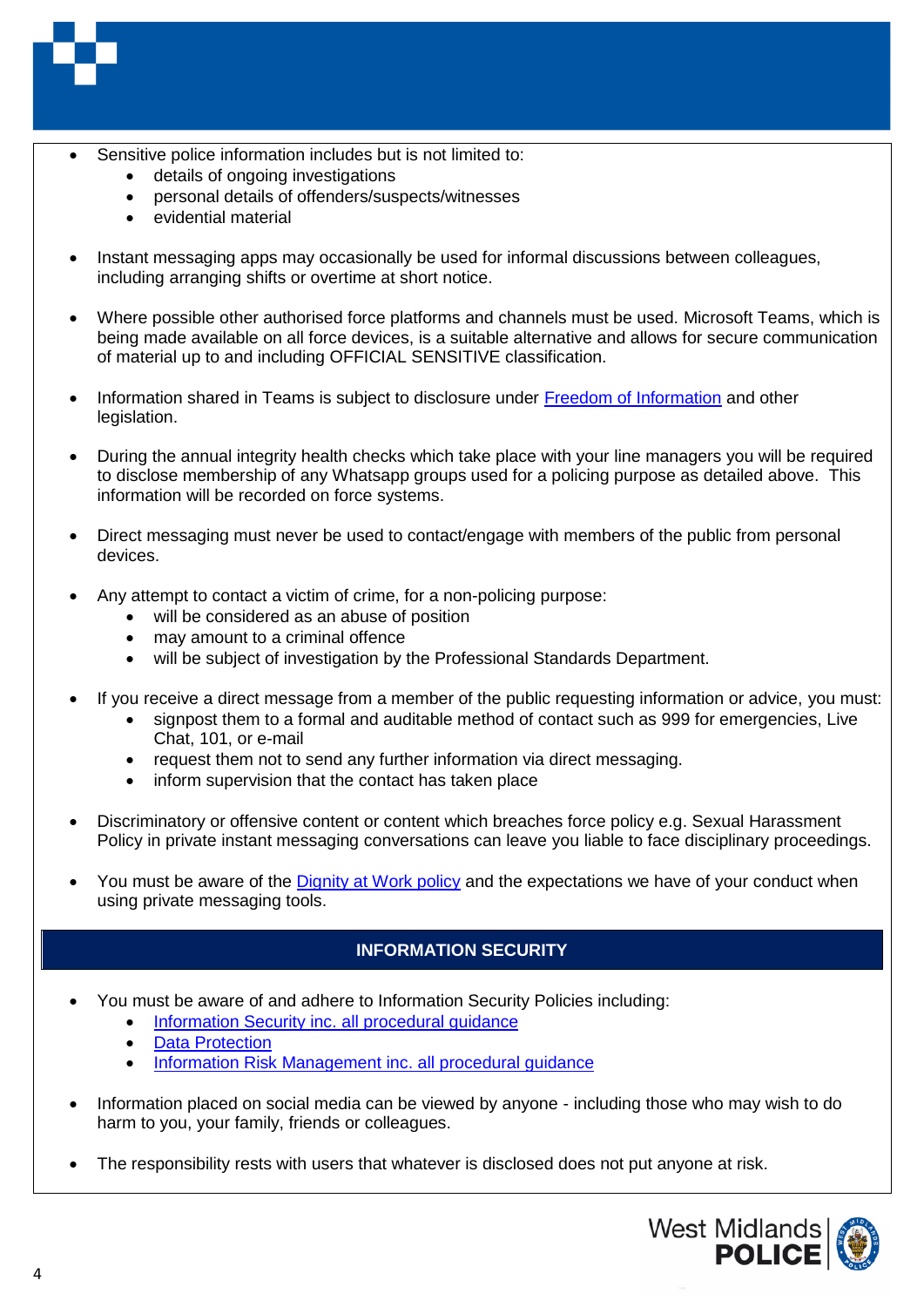

• More advice is available here: [Security for social media users](http://intranet2/force_operations/security_is_key/social_media.aspx)

# **INTELLIGENCE**

- If you become aware of intelligence circulating on social media that may not currently be known to WMP, you must create a PIR (if you have access to the system) or send it to the [FIB](http://intranet2/functions/intelligence/contact_us/mission_support/force_intelligence_bureau.aspx)
- In the event that relevant information, such as a crime report, piece of intelligence or evidence, is passed to you on a personal account by a member of the public, it is the duty of the account holder to notify the force as soon as possible through the most appropriate channel.

## **CONCERNS & COMPLAINTS**

- If you believe content on either a corporate or personal account breaches this policy:
	- Attempt to secure and preserve any immediately available evidence
	- Bring the matter to the attention of your local Appropriate Authority for initial assessment and potential onward submission to the Professional Standards Department.
- Any complaints or conduct that is reported must be brought to the attention of the local Appropriate Authority.
- The Appropriate Authority will secure immediately available evidence and if appropriate, forward onto the Professional Standards Department for consideration.

## **TRAINING**

- CCD is responsible for training and advising social media users. If you feel you need or would like training you can contact CCD.
- CCD have put together a training presentation 'Converting individual corporate accounts to personal'.

#### **Definitions/Acronyms:**

**IM – Instant messaging. Any tool that allows users to communicate privately with each other CCD – Corporate Communications Department WMP – West Midlands Police**

#### **Publication Instructions:**

• Suitable for publication to public

**Policy Ref: OTHER/4 Version: 1.0 Date: 15/06/2022 Review Date: 15/06/2023**